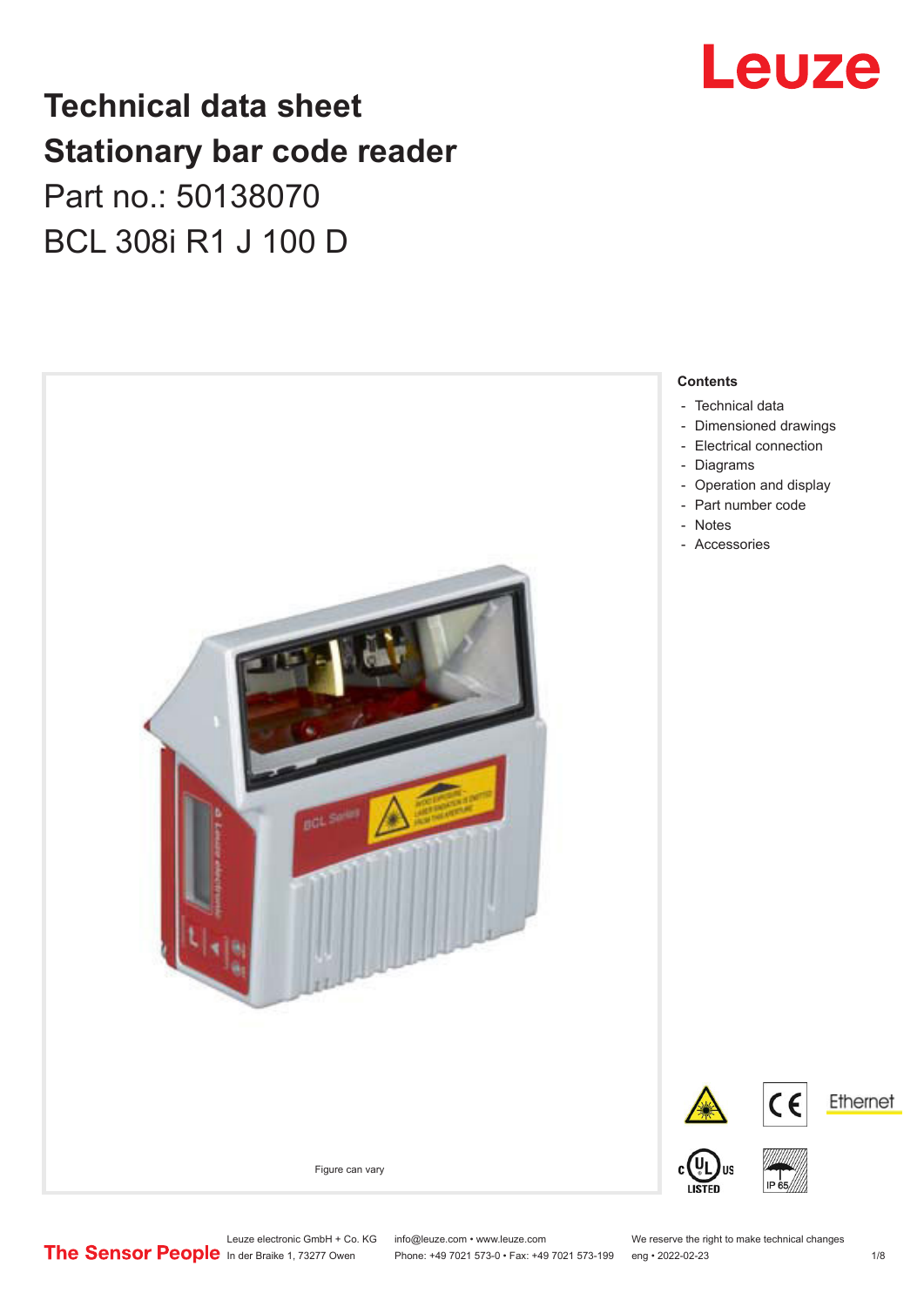### <span id="page-1-0"></span>**Technical data**

#### **Basic data**

| <b>Series</b>                                   | <b>BCL 300i</b>                       |
|-------------------------------------------------|---------------------------------------|
| <b>Functions</b>                                |                                       |
| <b>Functions</b>                                | Alignment mode                        |
|                                                 | AutoConfig                            |
|                                                 | AutoControl                           |
|                                                 | AutoReflAct                           |
|                                                 | Code fragment technology              |
|                                                 | <b>LED</b> indicator                  |
|                                                 | Reference code comparison             |
| <b>Characteristic parameters</b>                |                                       |
| <b>MTTF</b>                                     | 110 years                             |
| <b>Read data</b>                                |                                       |
| Code types, readable                            | 2/5 Interleaved                       |
|                                                 | Codabar                               |
|                                                 | Code 128                              |
|                                                 | Code 39                               |
|                                                 | Code 93                               |
|                                                 | <b>EAN 8/13</b>                       |
|                                                 | GS1 Databar Expanded                  |
|                                                 | <b>GS1 Databar Limited</b>            |
|                                                 | <b>GS1 Databar Omnidirectional</b>    |
|                                                 | <b>UPC</b>                            |
| Scanning rate, typical                          | $1,000$ scans/s                       |
| Bar codes per reading gate, max.<br>number      | 64 Piece(s)                           |
| <b>Optical data</b>                             |                                       |
| <b>Reading distance</b>                         | 100  600 mm                           |
| <b>Light source</b>                             | Laser, Red                            |
| Wavelength                                      | 655 nm                                |
| Laser class                                     | 1, IEC/EN 60825-1:2014                |
| <b>Transmitted-signal shape</b>                 | Continuous                            |
| Usable opening angle (reading field<br>opening) | 60°                                   |
| <b>Modulus size</b>                             | $0.50.8$ mm                           |
| <b>Reading method</b>                           | Raster scanner with deflecting mirror |
| <b>Ream deflection</b>                          | By means of rotating polygon mirror   |

| By means of rotating polygon mirror<br>wheel + deflecting mirror |
|------------------------------------------------------------------|
| Lateral with deflecting mirror                                   |
| 8 Piece(s)                                                       |
| $17 \text{ mm}$                                                  |
| 27 mm                                                            |
| 38 mm                                                            |
| 48 mm                                                            |
|                                                                  |

#### **Electrical data**

**Protective circuit** Polarity reversal protection

**Performance data Supply voltage U<sub>B</sub> Power consumption, max.** 4.5 W

18 ... 30 V, DC

| Inputs/outputs selectable |                                                |                                                   |
|---------------------------|------------------------------------------------|---------------------------------------------------|
|                           | Output current, max.                           | 60 mA                                             |
|                           | Number of inputs/outputs selectable 2 Piece(s) |                                                   |
|                           | Input current, max.                            | 8 mA                                              |
|                           | <b>Interface</b>                               |                                                   |
|                           | Type                                           | Ethernet                                          |
|                           | <b>Ethernet</b>                                |                                                   |
|                           | <b>Architecture</b>                            | Client                                            |
|                           |                                                | Server                                            |
|                           | <b>Address assignment</b>                      | <b>DHCP</b>                                       |
|                           |                                                | Manual address assignment                         |
|                           | <b>Transmission speed</b>                      | 10 Mbit/s                                         |
|                           |                                                | 100 Mbit/s                                        |
|                           | <b>Function</b>                                | Process                                           |
|                           | <b>Switch functionality</b>                    | Integrated                                        |
|                           | <b>Transmission protocol</b>                   | TCP/IP, UDP                                       |
|                           | <b>Service interface</b>                       |                                                   |
|                           |                                                |                                                   |
|                           | Type                                           | <b>USB 2.0</b>                                    |
|                           | <b>USB</b>                                     |                                                   |
|                           | <b>Function</b>                                | Configuration via software                        |
|                           |                                                |                                                   |
|                           | Connection                                     |                                                   |
|                           | <b>Number of connections</b>                   | 1 Piece(s)                                        |
|                           | <b>Connection 1</b>                            |                                                   |
|                           | <b>Function</b>                                | <b>BUS IN</b>                                     |
|                           |                                                | <b>BUS OUT</b>                                    |
|                           |                                                | Connection to device                              |
|                           |                                                | Data interface                                    |
|                           |                                                | PWR / SW IN / OUT<br>Service interface            |
|                           | <b>Type of connection</b>                      | Plug connector, It is essential to use a          |
|                           |                                                | connection unit when commissioning the<br>device. |
|                           | No. of pins                                    | 32 -pin                                           |
|                           | Type                                           | Male                                              |
|                           | Mechanical data                                |                                                   |
|                           | Design                                         | Cubic                                             |
|                           | Dimension (W x H x L)                          | 103 mm x 44 mm x 96 mm                            |
|                           | <b>Housing material</b>                        | Metal                                             |
|                           | <b>Metal housing</b>                           | Diecast aluminum                                  |
|                           | Lens cover material                            | Glass                                             |
|                           | Net weight                                     | 350 <sub>g</sub>                                  |
|                           | <b>Housing color</b>                           | Red                                               |
|                           |                                                | Silver                                            |
|                           | <b>Type of fastening</b>                       | Dovetail grooves                                  |
|                           |                                                | Fastening on back<br>Via optional mounting device |
|                           |                                                |                                                   |
|                           | <b>Operation and display</b>                   |                                                   |
|                           | Type of display                                | LED                                               |
|                           |                                                | Monochromatic graphic display, 128 x 32<br>pixels |
|                           | <b>Number of LEDs</b>                          | 2 Piece(s)                                        |
|                           | Type of configuration                          | Via web browser                                   |
|                           | <b>Operational controls</b>                    | Button(s)                                         |
|                           |                                                |                                                   |

Leuze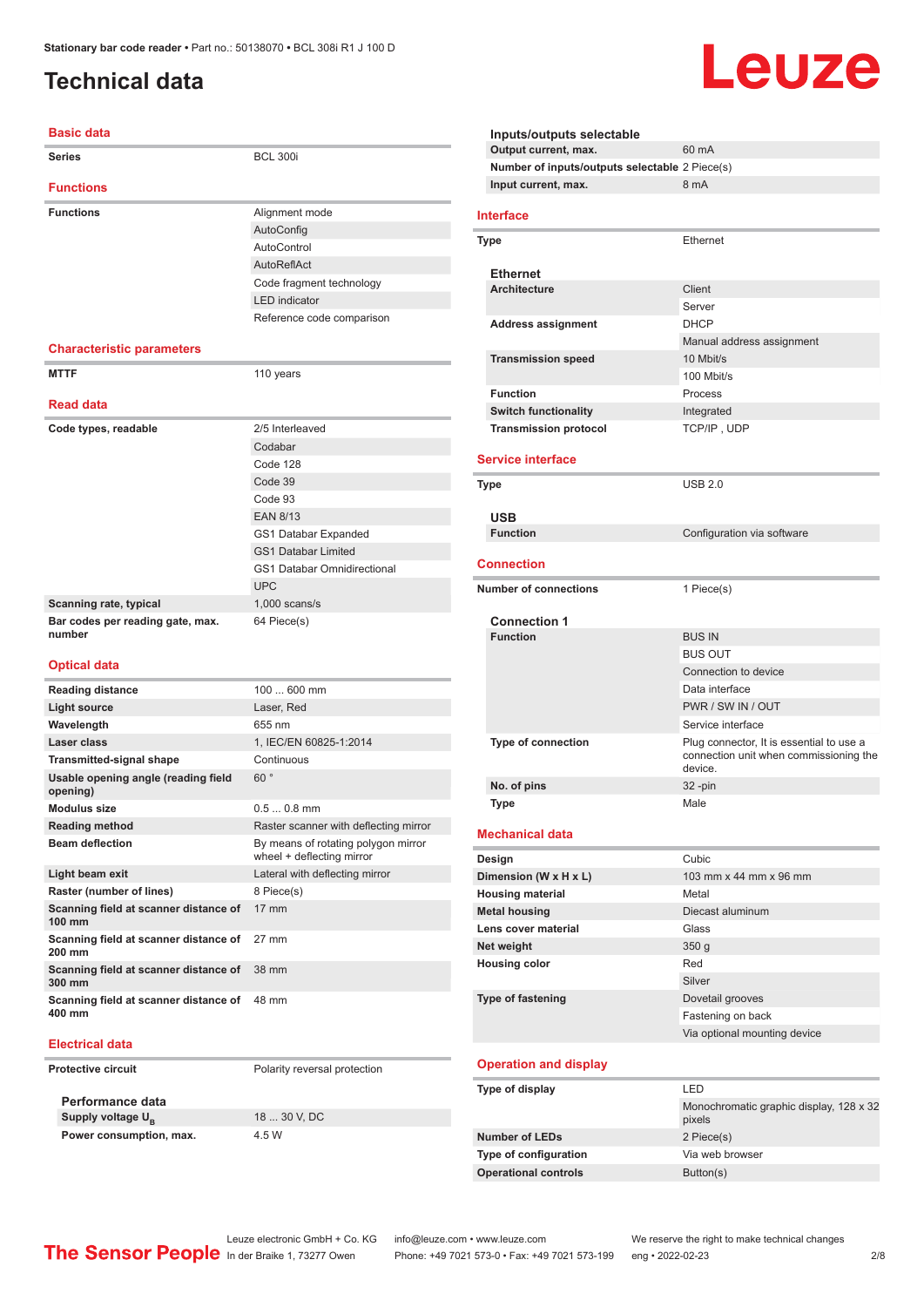### <span id="page-2-0"></span>**Technical data**

# Leuze

#### **Environmental data**

| Ambient temperature, operation     | 040 °C     |
|------------------------------------|------------|
| Ambient temperature, storage       | $-2070 °C$ |
| Relative humidity (non-condensing) | $090\%$    |

#### **Certifications**

| Degree of protection                                               | IP 65                    |
|--------------------------------------------------------------------|--------------------------|
| <b>Protection class</b>                                            | Ш                        |
| <b>Certifications</b>                                              | c UL US                  |
| Test procedure for EMC in accordance EN 55022<br>with standard     |                          |
|                                                                    | EN 61000-4-2, -3, -4, -6 |
| Test procedure for shock in<br>accordance with standard            | IEC 60068-2-27, test Ea  |
| Test procedure for continuous shock<br>in accordance with standard | IEC 60068-2-29, test Eb  |
| Test procedure for vibration in<br>accordance with standard        | IEC 60068-2-6, test Fc   |

#### **Classification**

| <b>Customs tariff number</b> | 84719000 |
|------------------------------|----------|
| <b>ECLASS 5.1.4</b>          | 27280102 |
| <b>ECLASS 8.0</b>            | 27280102 |
| <b>ECLASS 9.0</b>            | 27280102 |
| ECLASS 10.0                  | 27280102 |
| <b>ECLASS 11.0</b>           | 27280102 |
| ECLASS 12.0                  | 27280102 |
| <b>ETIM 5.0</b>              | EC002550 |
| <b>ETIM 6.0</b>              | EC002550 |
| <b>ETIM 7.0</b>              | EC002550 |
|                              |          |

#### **Dimensioned drawings**

All dimensions in millimeters



A Optical axis

 $\infty$ 

- B Deflection angle of the laser beam: ± 30 °
- C M4 thread (5 deep)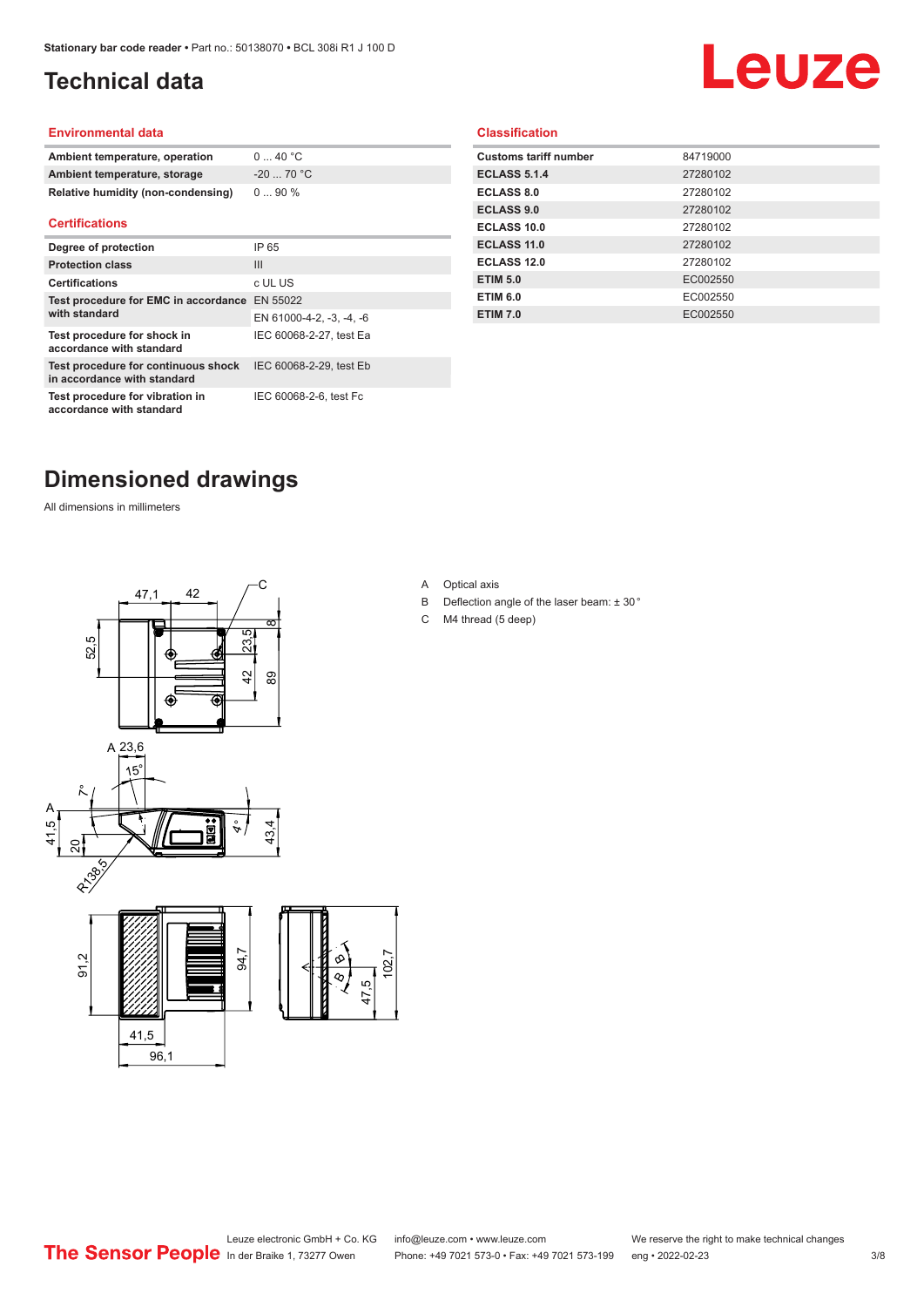#### <span id="page-3-0"></span>**Electrical connection**

## Leuze

#### **Connection 1**

| <b>Function</b>           | <b>BUS IN</b>                                                              |
|---------------------------|----------------------------------------------------------------------------|
|                           | <b>BUS OUT</b>                                                             |
|                           | Connection to device                                                       |
|                           | Data interface                                                             |
|                           | PWR / SW IN / OUT                                                          |
|                           | Service interface                                                          |
| <b>Type of connection</b> | Plug connector                                                             |
| Type of connection        | It is essential to use a connection unit when<br>commissioning the device. |
| No. of pins               | $32 - pin$                                                                 |
| <b>Type</b>               | Male                                                                       |

#### **Diagrams**

#### Reading field curve



x Reading field distance [mm]

y Reading field width [mm]

### **Operation and display**

| <b>LED</b> |            | <b>Display</b>                        | <b>Meaning</b>                  |
|------------|------------|---------------------------------------|---------------------------------|
|            | <b>PWR</b> | Green, flashing                       | Device ok, initialization phase |
|            |            | Green, continuous light               | Device OK                       |
|            |            | Green, briefly off - on               | Reading successful              |
|            |            | green, briefly off - briefly red - on | Reading not successful          |
|            |            | Orange, continuous light              | Service mode                    |
|            |            |                                       |                                 |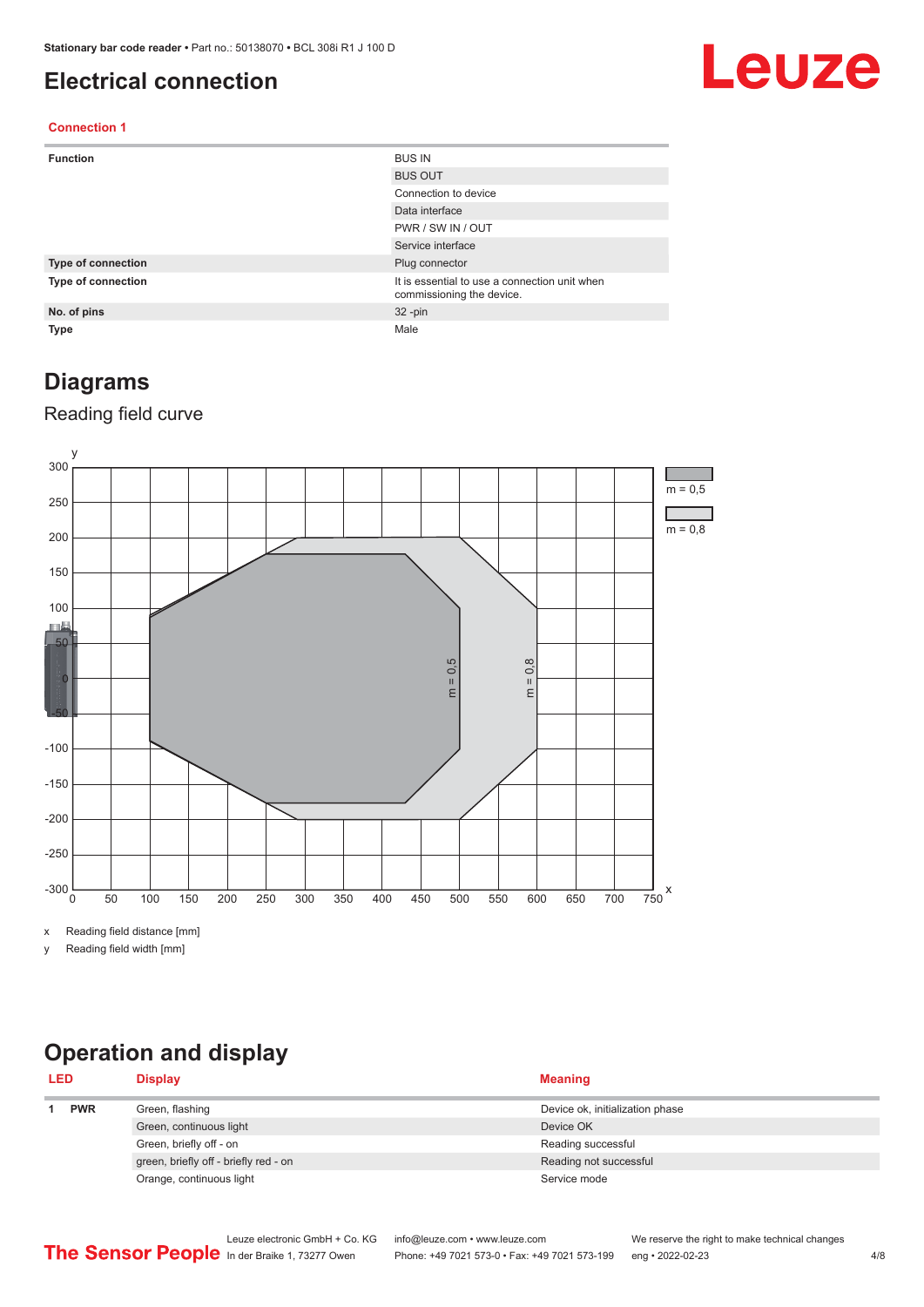#### <span id="page-4-0"></span>**Operation and display**

## Leuze

| <b>LED</b>  |            | <b>Display</b>          | <b>Meaning</b>         |
|-------------|------------|-------------------------|------------------------|
|             | <b>PWR</b> | Red, flashing           | Device OK, warning set |
|             |            | Red, continuous light   | Error, device error    |
| $2^{\circ}$ | <b>NET</b> | Green, flashing         | Initialization         |
|             |            | Green, continuous light | Bus operation ok       |
|             |            | Red, flashing           | Communication error    |
|             |            | Red, continuous light   | Bus error              |

#### **Part number code**

Part designation: **BCL XXXX YYZ AAA BB CCCC**

| <b>BCL</b>         | <b>Operating principle</b><br>BCL: bar code reader                                                                                                                                                                                       |
|--------------------|------------------------------------------------------------------------------------------------------------------------------------------------------------------------------------------------------------------------------------------|
| <b>XXXX</b>        | Series/interface (integrated fieldbus technology)<br>300i: RS 232 / RS 422 (stand-alone)<br>301i: RS 485 (multiNet slave)<br>304i: PROFIBUS DP<br>308i: EtherNet TCP/IP, UDP<br>338i: EtherCAT<br>348i: PROFINET RT<br>358i: EtherNet/IP |
| YY                 | <b>Scanning principle</b><br>S: line scanner (single line)<br>R1: line scanner (raster)<br>O: oscillating-mirror scanner (oscillating mirror)                                                                                            |
| z                  | <b>Optics</b><br>N: High Density (close)<br>M: Medium Density (medium distance)<br>F: Low Density (remote)<br>L: Long Range (very large distances)<br>J: ink-jet (depending on the application)                                          |
| <b>AAA</b>         | <b>Beam exit</b><br>100: lateral<br>102: front                                                                                                                                                                                           |
| <b>BB</b>          | <b>Special equipment</b><br>D: With display<br>H: With heating<br>DH: optionally with display and heating<br>P: plastic exit window                                                                                                      |
| CCCC               | <b>Functions</b><br>F007: optimized process data structure                                                                                                                                                                               |
| <b>Sales State</b> |                                                                                                                                                                                                                                          |

| <b>Note</b>                                                                                       |
|---------------------------------------------------------------------------------------------------|
| $\phi$ A list with all available device types can be found on the Leuze website at www.leuze.com. |

#### **Notes**

| Observe intended use!                                                                                                                                                                                                      |
|----------------------------------------------------------------------------------------------------------------------------------------------------------------------------------------------------------------------------|
| $\%$ This product is not a safety sensor and is not intended as personnel protection.<br>↓ The product may only be put into operation by competent persons.<br>♦ Only use the product in accordance with its intended use. |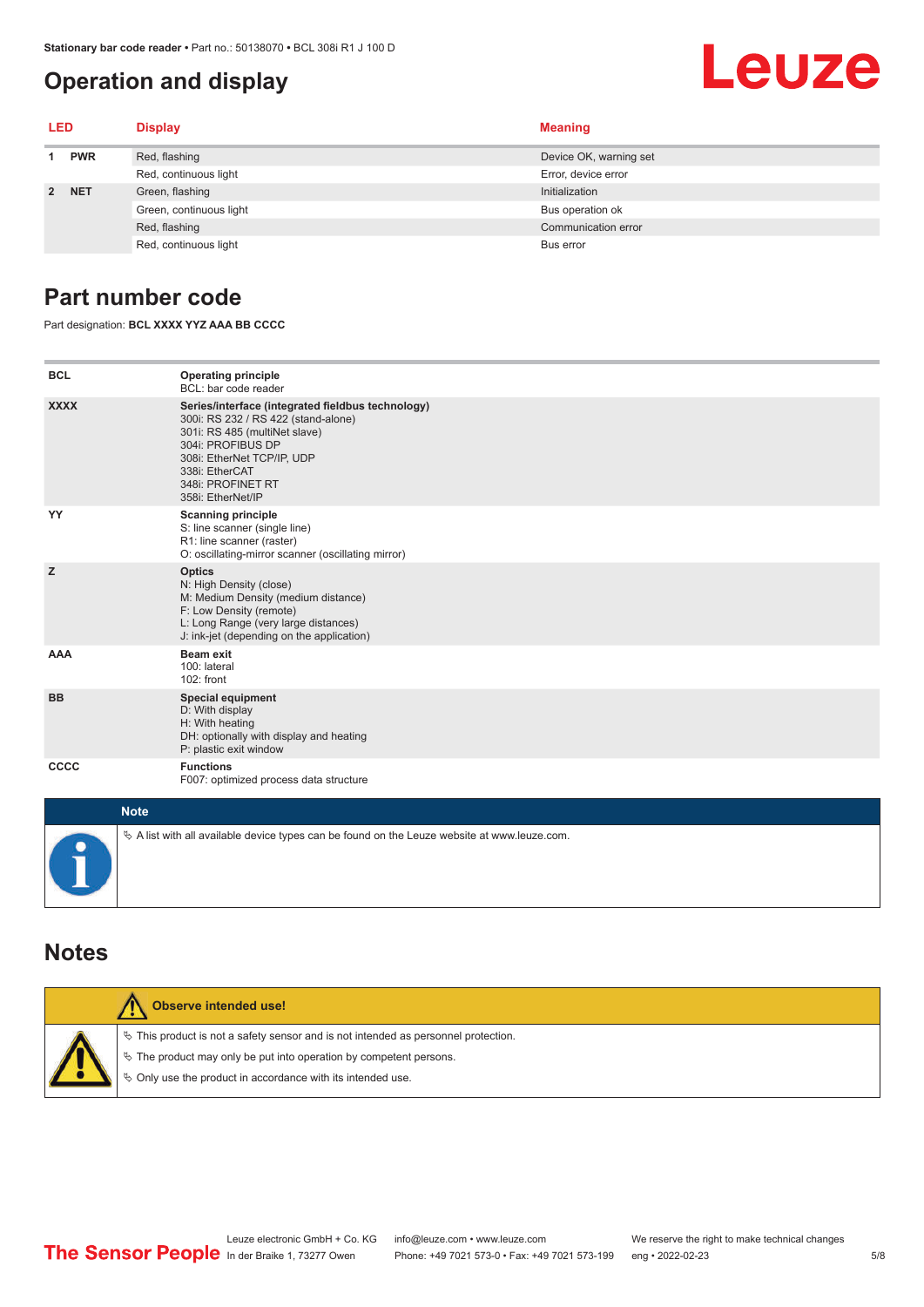#### <span id="page-5-0"></span>**Notes**

|   | <b>ATTENTION! LASER RADIATION - CLASS 1 LASER PRODUCT</b>                                                                                                                                                                                                  |
|---|------------------------------------------------------------------------------------------------------------------------------------------------------------------------------------------------------------------------------------------------------------|
| 美 | The device satisfies the requirements of IEC/EN 60825-1:2014 safety requlations for a product of laser class 1 and complies with 21 CFR 1040.10 except<br>for conformance with IEC 60825-1 Ed. 3., as described in Laser Notice No. 56, dated May 8, 2019. |
|   | $\&$ Observe the applicable statutory and local laser protection regulations.                                                                                                                                                                              |
|   | $\%$ The device must not be tampered with and must not be changed in any way.<br>There are no user-serviceable parts inside the device.<br>Repairs must only be performed by Leuze electronic GmbH + Co. KG.                                               |

#### **Accessories**

### Connection technology - Connection cables

|      | Part no. | <b>Designation</b>      | <b>Article</b>   | <b>Description</b>                                                                                                                                                                            |
|------|----------|-------------------------|------------------|-----------------------------------------------------------------------------------------------------------------------------------------------------------------------------------------------|
| \ll. | 50132079 | KD U-M12-5A-V1-<br>050  | Connection cable | Connection 1: Connector, M12, Axial, Female, A-coded, 5-pin<br>Connection 2: Open end<br>Shielded: No<br>Cable length: 5,000 mm<br>Sheathing material: PVC                                    |
|      | 50135074 | KS ET-M12-4A-P7-<br>050 | Connection cable | Suitable for interface: Ethernet<br>Connection 1: Connector, M12, Axial, Male, D-coded, 4-pin<br>Connection 2: Open end<br>Shielded: Yes<br>Cable length: 5,000 mm<br>Sheathing material: PUR |

### Connection technology - Interconnection cables

|                           |                                                                                                                                                                                                                                | Part no. | <b>Designation</b>                     | <b>Article</b>        | <b>Description</b>                                                                                                                                                                                                               |
|---------------------------|--------------------------------------------------------------------------------------------------------------------------------------------------------------------------------------------------------------------------------|----------|----------------------------------------|-----------------------|----------------------------------------------------------------------------------------------------------------------------------------------------------------------------------------------------------------------------------|
| $\frac{1}{\sqrt{2}}$<br>Ħ | $\Box$                                                                                                                                                                                                                         | 50117011 | <b>KB USB A - USB</b><br>miniB         | Service line          | Suitable for interface: USB<br>Connection 1: USB<br>Connection 2: USB<br>Shielded: Yes<br>Cable length: 1,500 mm<br>Sheathing material: PVC                                                                                      |
|                           |                                                                                                                                                                                                                                | 50137078 | <b>KSS ET-M12-4A-</b><br>M12-4A-P7-050 | Interconnection cable | Suitable for interface: Ethernet<br>Connection 1: Connector, M12, Axial, Male, D-coded, 4-pin<br>Connection 2: Connector, M12, Axial, Male, D-coded, 4-pin<br>Shielded: Yes<br>Cable length: 5,000 mm<br>Sheathing material: PUR |
|                           | the filled the control in the control in the control in the control in the control in the control in the control in the control in the control in the control in the control in the control in the control in the control in t | 50135081 | <b>KSS ET-M12-4A-</b><br>RJ45-A-P7-050 | Interconnection cable | Suitable for interface: Ethernet<br>Connection 1: Connector, M12, Axial, Male, D-coded, 4-pin<br>Connection 2: RJ45<br>Shielded: Yes<br>Cable length: 5,000 mm<br>Sheathing material: PUR                                        |

Leuze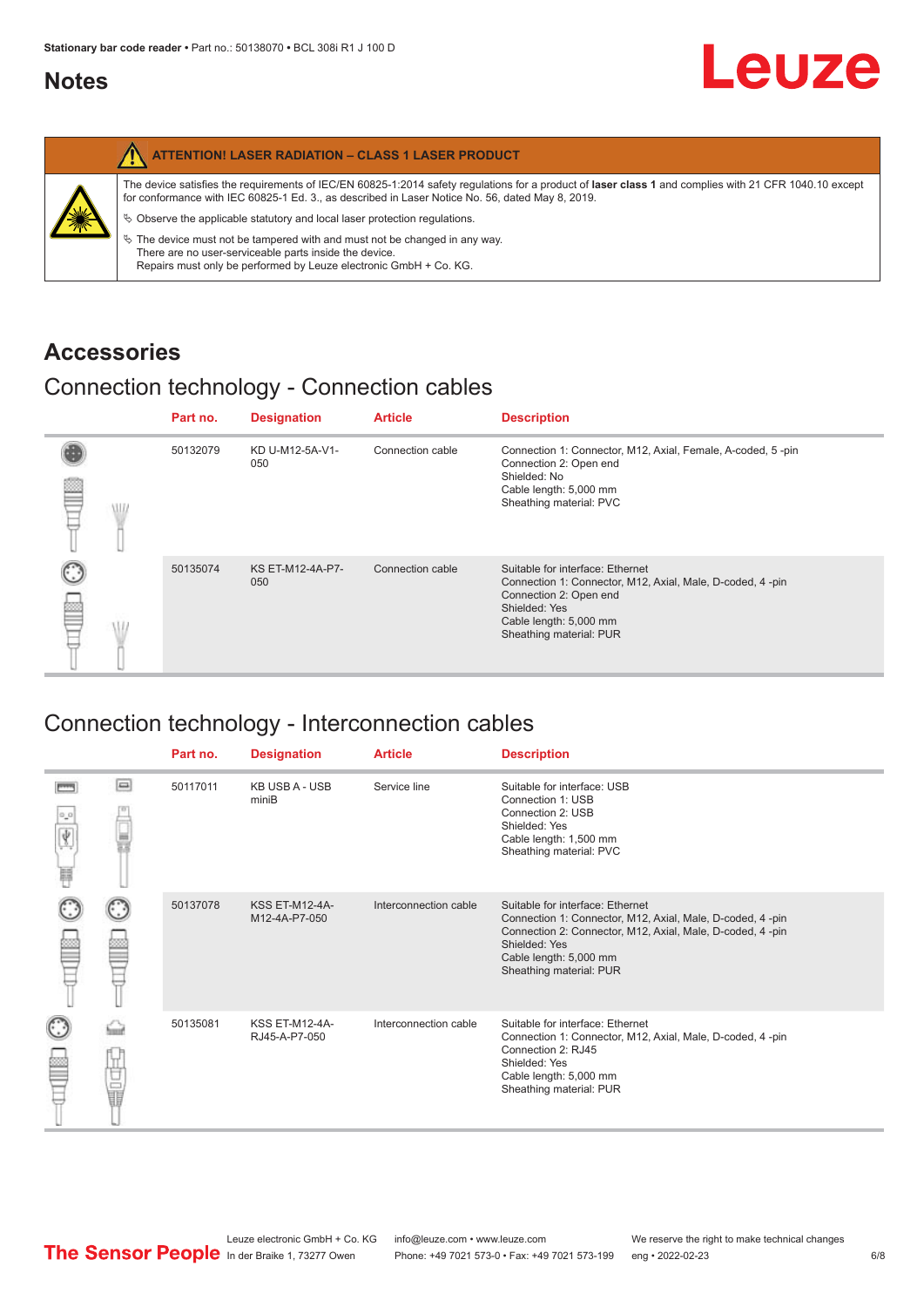# Leuze

#### **Accessories**

### Connection technology - Connection boxes

| Part no.   | <b>Designation</b> | <b>Article</b>  | <b>Description</b>                                                                                                                               |
|------------|--------------------|-----------------|--------------------------------------------------------------------------------------------------------------------------------------------------|
| 50131255 * | ME 308 103         | Connection unit | Suitable for: BCL 308i<br>Suitable for interface: Ethernet<br>Number of connections: 4 Piece(s)<br>Connection: Cable with connector, M12, 900 mm |
| 50131254 * | ME 308 104         | Connection unit | Suitable for: BCL 308i<br>Suitable for interface: Ethernet<br>Number of connections: 5 Piece(s)<br>Connection: Cable with connector, M12, 900 mm |
| 50116466 * | MK 308             | Connection unit | Suitable for: BCL 308i<br>Suitable for interface: Ethernet<br>Number of connections: 4 Piece(s)<br>Connection: Terminal                          |
| 50114823 * | <b>MS 308</b>      | Connection unit | Suitable for: BCL 308i<br>Suitable for interface: Ethernet<br>Number of connections: 4 Piece(s)<br>Connection: Connector, M12                    |

\* Necessary accessories, please order separately

### Mounting technology - Mounting brackets

|        | Part no. | <b>Designation</b> | <b>Article</b>  | <b>Description</b>                                                                                                                                                                            |
|--------|----------|--------------------|-----------------|-----------------------------------------------------------------------------------------------------------------------------------------------------------------------------------------------|
| $\sim$ | 50121433 | BT 300 W           | Mounting device | Design of mounting device: Angle, L-shape<br>Fastening, at system: Through-hole mounting<br>Mounting bracket, at device: Screw type<br>Type of mounting device: Adjustable<br>Material: Metal |

### Mounting technology - Rod mounts

| Part no. | <b>Designation</b> | <b>Article</b>  | <b>Description</b>                                                                                                                                                                                                                                                |
|----------|--------------------|-----------------|-------------------------------------------------------------------------------------------------------------------------------------------------------------------------------------------------------------------------------------------------------------------|
| 50121435 | $BT 56 - 1$        | Mounting device | Functions: Static applications<br>Design of mounting device: Mounting system<br>Fastening, at system: For 12 mm rod, For 14 mm rod, For 16 mm rod<br>Mounting bracket, at device: Clampable<br>Material: Metal<br>Tightening torque of the clamping jaws: $8 N·m$ |

#### Mounting technology - Other

| Part no. | <b>Designation</b> | <b>Article</b>  | <b>Description</b>                                                                                                                                 |
|----------|--------------------|-----------------|----------------------------------------------------------------------------------------------------------------------------------------------------|
| 50124941 | <b>BTU 0300M-W</b> | Mounting device | Fastening, at system: Through-hole mounting<br>Mounting bracket, at device: Clampable, Groove mounting, Suited for M4<br>screws<br>Material: Metal |